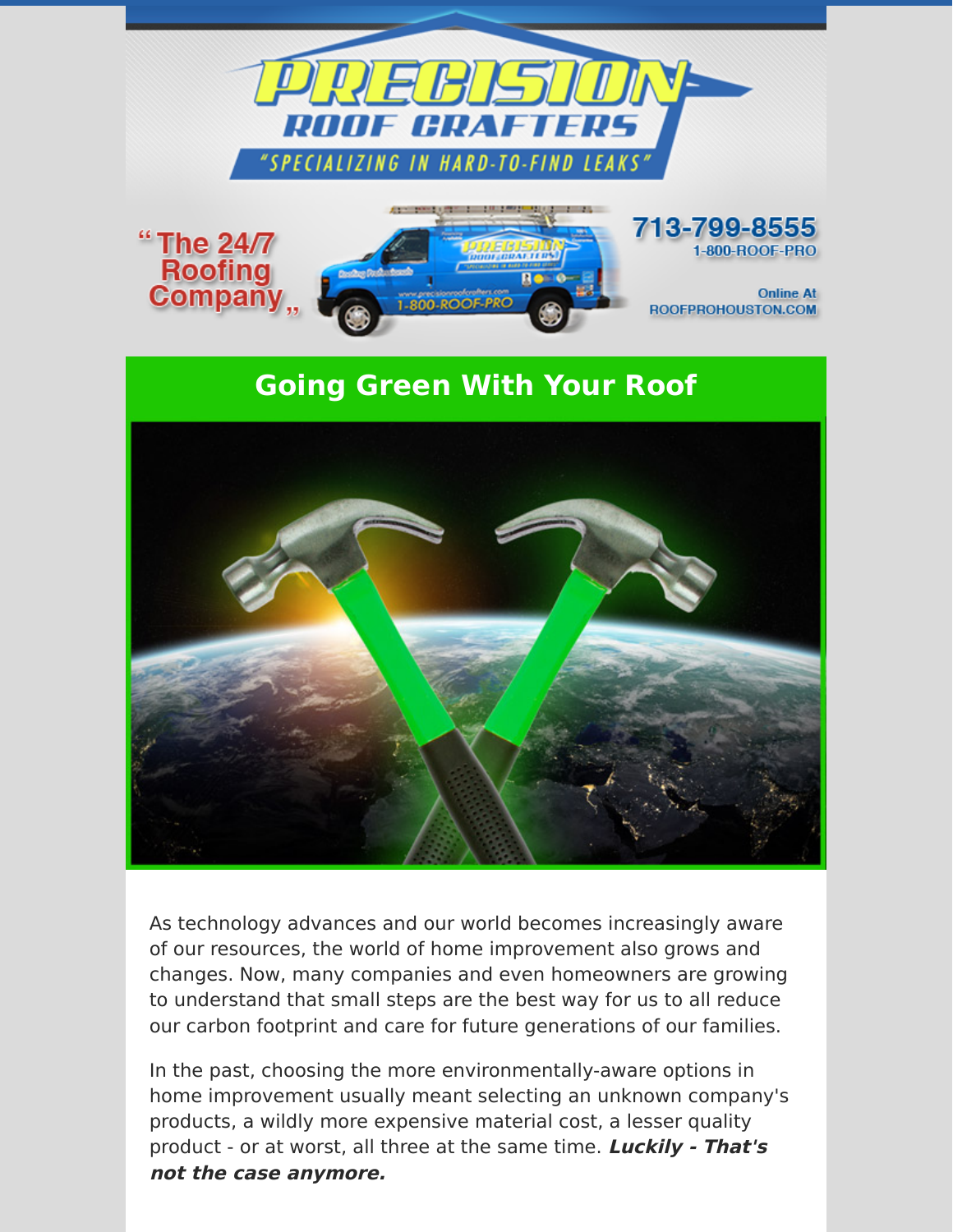Going green is now easier than ever! The right roofing materials and ongoing care from an experienced roof can make your household more efficient. With choices like recycled roof materials or roof coatings for commercial roofs, you have options when it comes to upgrading your property's green status.

## **[Request Service](https://www.precisionroofcrafters.com/contact-us.php)**



**Don't forget to wear something green on Saint Patrick's Day - Wednesday, March 17 -** Why did this tradition come about? Irish folklore suggests that leprechauns will pinch anyone they find. It is said that wearing green makes you invisible to leprechauns, so adding a bit of green to your outfit keeps you safe!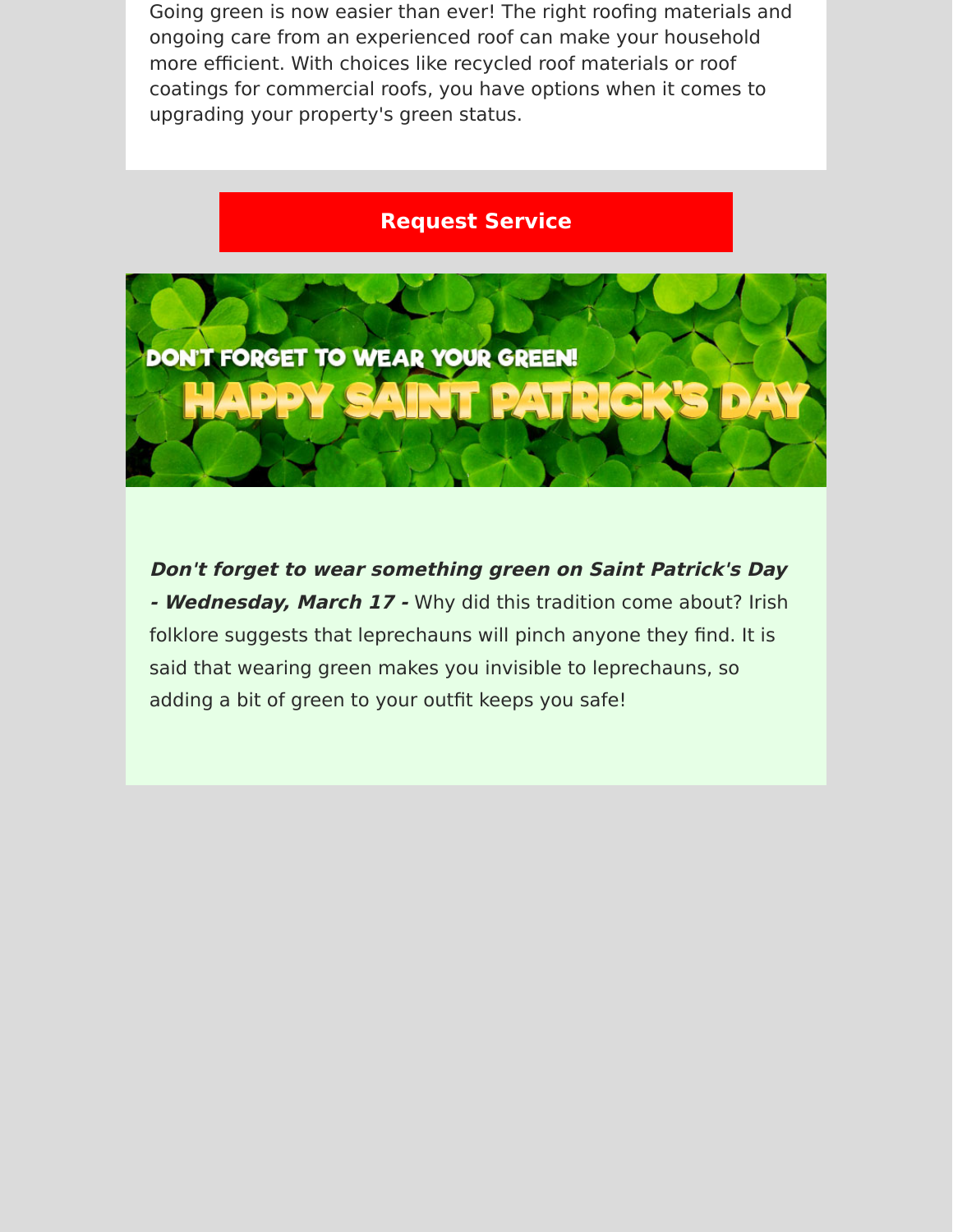

## **Green Is The Color Of The Cash You'll Save**

Aside from the benefits to the environment, the right roofing contractor can help you save money in the short term and long term. You've got options that include...

- **Roof Repairs To Assist With Immediate Problems** Aside from allowing exposure to precipitation, air from the outside penetrating your roof can mean your HVAC systems need to work harder than necessary to keep up with your comfort needs. Repairing small problems can immediately help you prevent additional damage and avoid wasted energy dollars.
- **Roof Inspections** Only a skilled roof inspector can help you identify if your property needs only repairs or if a full replacement is required. They can also recommend the best roofing materials for environmental friendliness and energy efficiency.
- **A Complete Roof Replacement, Done Right -** The manufacturing of roofing materials have improved in energy efficency, eco-friendliness, and product longevity in recent years. If and when you need a new roof, your